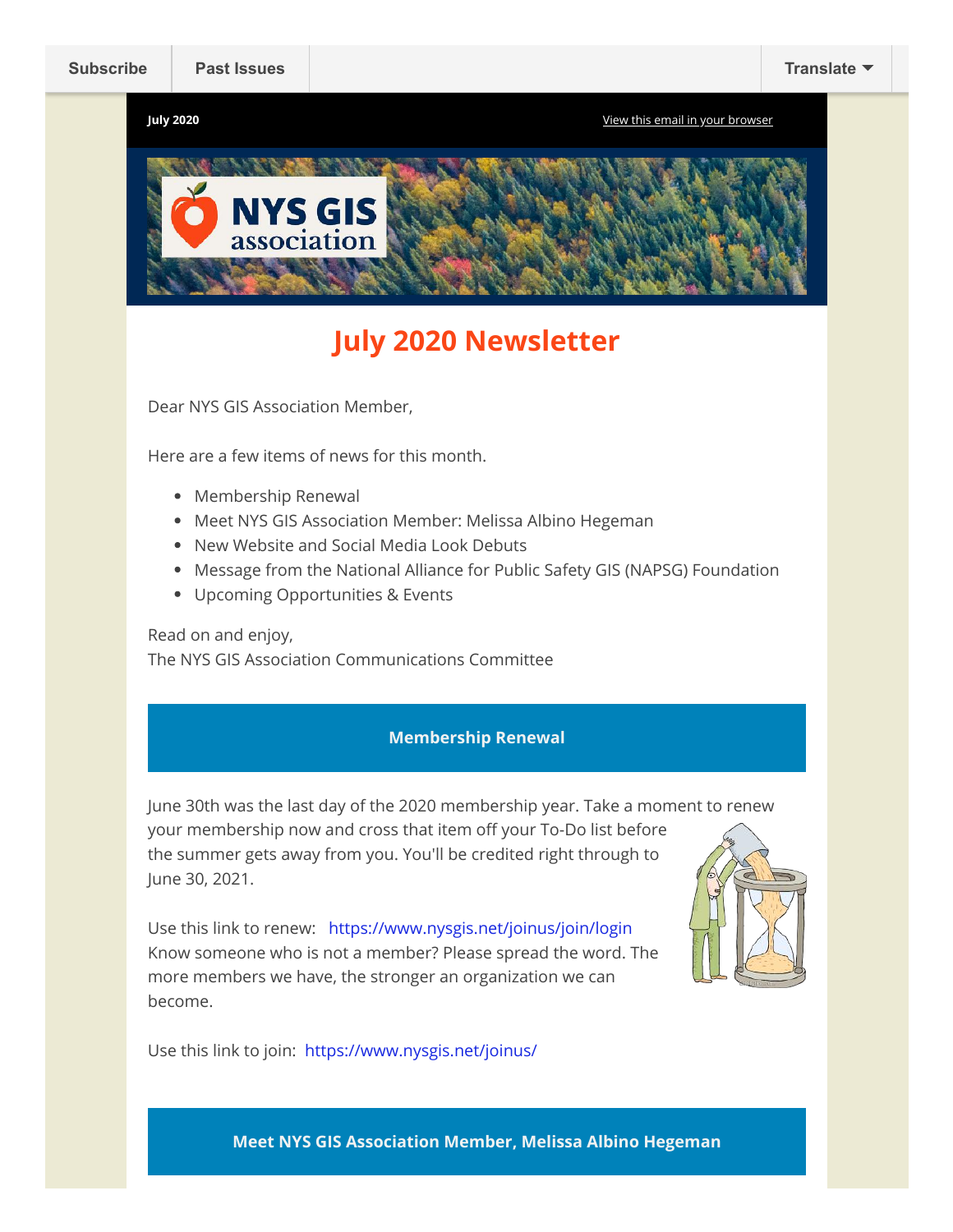1. **[What made yo](https://us9.campaign-archive.com/home/?u=79136ebe8b18b11ee073cc61c&id=83a9e475cf)u interested in taking up GIS/geospatial technology as a [Subscribe](http://eepurl.com/dPKLiT) Past Issues [Translate](javascript:;)**

career, and how did you end up in the field of GIS? **What is your educational background?** I became interested in GIS through my job as a marine biologist. I started using GIS tools regularly to get my job done and eventually realized that it became my favorite part of the day. I enjoyed it so much that I decided to go back to school to get an MGIS degree from Penn State.





Department of Environmental Conservation. I lead the Marine Fisheries Data Management Unit, so I work primarily with commercial fishing data to help fisheries biologists make management decisions. I spend most of my time cleaning and processing the data from commercial fishers so that we can use it in analyses to better understand where, when, and how fish are caught in New York waters.

- 3. **How did you get involved in the Association? Would you describe the many ways you have contributed to the Association over the years?** I've been a member of the Association for over ten years. I love attending and presenting at the NYGeoCon. About a year ago, I decided to volunteer on the Professional Development Committee and currently serve as the co-chair.
- 4. **How else have you shared your expertise in GIS with NYS programs?** I have been fortunate to mentor several GIS student interns over the years. I also help organize a meet-up for conservation-focused GIS folks in the NY/NJ area.
- 5. **What's the most interesting project that you have worked on and why?** I am very proud to have worked on several projects that make government spatial data and information more widely available to the public.
- 6. **What is your favorite memory from NYGeoCon or the GeoSpatial Summit?** I don't get to work with many GIS practitioners daily, so getting to talk shop with like-minded people is a high point of NYGeoCon.
- 7. **What do you like most about mapping?** I've always loved the aesthetics of maps and how they can take a somewhat complicated story and make it more understandable.
- 8. **If you could visit any one place in the world, where would it be and why?** I love to travel. Italy and Greece are on the top of my wish list right now for their food and art.
- 9. **Do you have any specic advice or philosophies from working in the GIS world?** It is so important to understand your audience and the story you are trying to tell. It is easy to get caught up and create a beautiful map that obscures the information that you want the viewer to remember.